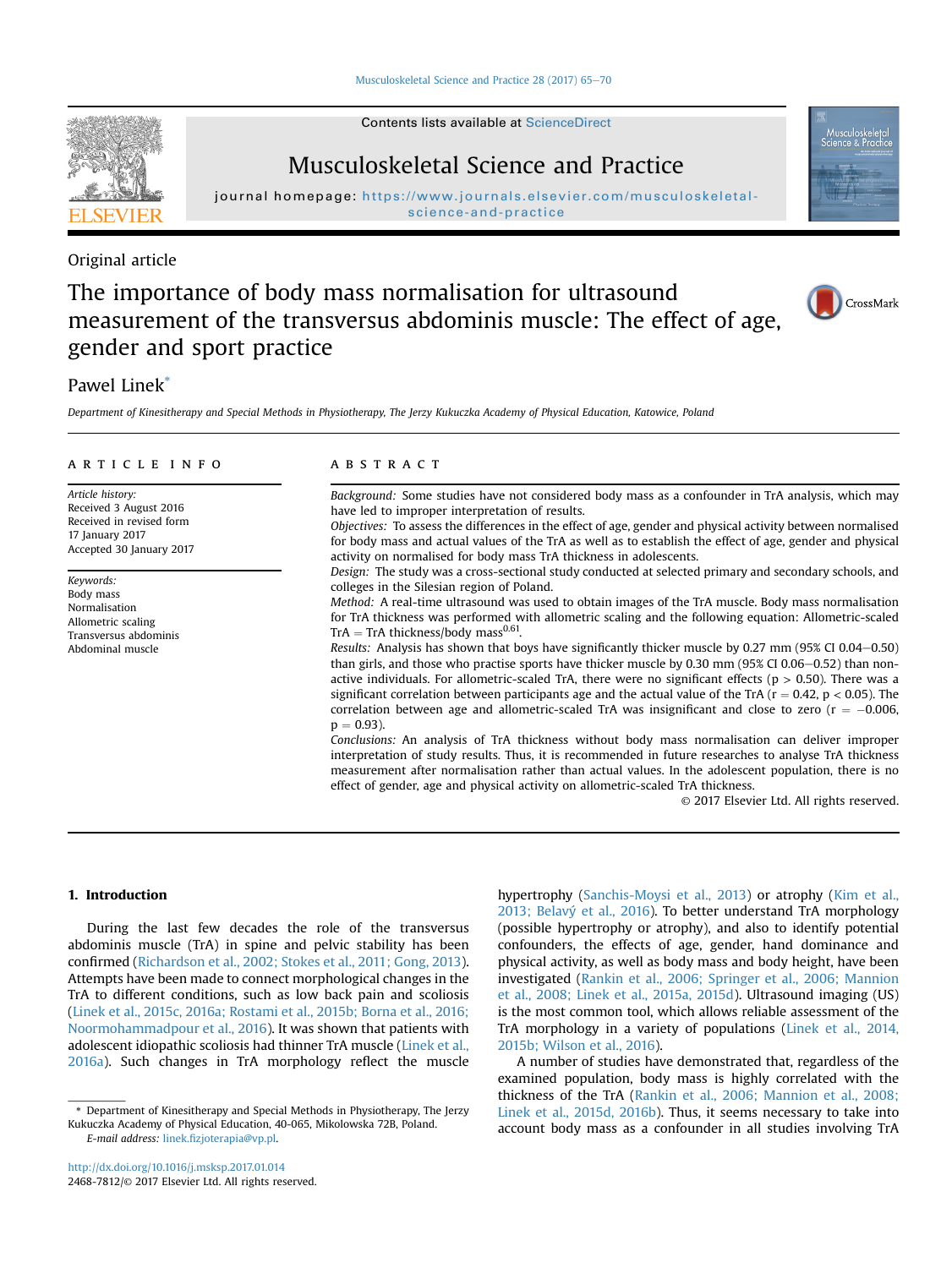thickness [\(Linek et al., 2016b\)](#page--1-0). Controlling of body mass in these studies can be achieved by at least two methods, firstly by introducing body mass as a covariate in a statistical model and, secondly, by using a scaling procedure (ratio or allometric). The main problem with the first method is that multiple underlying assumptions have to be met to properly perform such an analysis. Because of this, the scaling procedure (ratio or allometric) seems to be a more practical and easier way to normalise US thickness of the TrA to body mass. The ratio scaling procedure assumes a linear relationship between a physiological measurement and body mass; whereas the allometric scaling procedure is based on the theory of geometrical symmetry suggesting that all humans have the same shape but are of different sizes [\(Jaric et al., 2005\)](#page--1-0). [Nuzzo and Mayer](#page--1-0) [\(2013\)](#page--1-0) recommended that allometric scaling is better than ratio scaling for TrA muscle normalisation. In practice, the allometric method requires a constant value of the allometric parameter (the so-called exponential power), which is then used to normalise the TrA measurement to body mass with the use of a simple equation ([Jaric et al., 2005](#page--1-0)). To date, the allometric parameter for TrA has only been assessed in a healthy adolescent population; the value was 0.61 [\(Linek et al., 2016b\)](#page--1-0).

Some studies evaluating TrA muscle thickness did not consider body mass as a confounder [\(Springer et al., 2006; Mannion et al.,](#page--1-0) [2008; Rho et al., 2013; Gildea et al., 2014; Linek, 2015; Linek](#page--1-0) [et al., 2015d; Rostami et al., 2015a](#page--1-0)), which may have led to inaccurate interpretations of the results. For example, gender differences may lead to misinterpretation as females often demonstrate lower resting thickness of the TrA compared to males [\(Rankin et al.,](#page--1-0) [2006; Springer et al., 2006; Rho et al., 2013; Gildea et al., 2014;](#page--1-0) [Linek et al., 2015d](#page--1-0)). In general, however, females also have a significantly lower body mass value ([Rankin et al., 2006; Springer](#page--1-0) [et al., 2006; Rho et al., 2013](#page--1-0)). Such cross-gender differences in TrA thickness may be caused by body mass [\(Rankin et al., 2006;](#page--1-0) [Mannion et al., 2008; Linek et al., 2015d](#page--1-0)). The same problem of possible misinterpretation can also be seen in studies evaluating the effect of physical (sport) activity on TrA thickness. In a study in which a higher body mass value was identified in the sport group, the thickness of the TrA was also higher in that group ([Linek, 2015](#page--1-0)); however, in a study in which body mass was similar between examined groups (active vs non-active), the thickness of the TrA was also similar [\(Linek et al., 2015a](#page--1-0)). [Sitilertpisan et al. \(2011\)](#page--1-0) showed that athletes have significantly thicker TrAs than nonathletes in spite of possessing the same body mass value. The explanation for this is the muscle hypertrophy found in athletes resulting from regular sport training and competition. In turn, [Belavý et al. \(2016\)](#page--1-0) found that prolonged bed rest leads to atrophy of the TrA. Thus, it is possible that professional sports training (regular physical activity) or a more sedentary life style could influence TrA morphology. However, the findings noted above indicate that inter- and intra-group comparisons of the TrA should not be performed without controlling for body mass, because hypothetical group differences may be simply explained by differences in body mass, as pointed out by [\(Gildea et al., 2014; Linek, 2015\)](#page--1-0).

The same problem can be seen in the analysis of age effects on TrA thickness. [Rankin et al. \(2006\)](#page--1-0) identified a small and negative correlation exists between age and abdominal muscle thickness; whereas [Mannion et al.'s \(2008\)](#page--1-0) found no correlation between TrA and age. [Ikezoe et al. \(2012\)](#page--1-0) found no differences in TrA thickness between young and independent elderly women. In the adolescent population, in which there are usually rapid increases in body mass over a short period of time, a correlation between TrA thickness and age may be expected. However, such an analysis without TrA normalisation to body mass may lead to further misinterpretation.

Therefore, the confounding effect of body mass on TrA thickness is important in both adolescent and adult populations but, because in adolescence weight is physiologically doubled in the short period of time from the age of  $10-17$  ([DiMeglio et al., 2011](#page--1-0)), TrA normalisation is of greater importance in adolescent populations. Additionally, such rapid changes in body mass value in adolescent population may also complicate the evaluation of the effectiveness on TrA morphology of some specific exercises. Our own unpublished data from a randomised-controlled trial investigating the effects of balance exercises on lateral abdominal muscles showed that, during the few months of observation, the body mass significantly increased in adolescent aged  $10-17$  years. Thus, a possible positive effect of such a controlled trial on TrA may also be explained by changes in body mass. All these factors indicate the necessity for body mass normalisation in scientific research. The present study is the first to address the problem of misinterpretation of the results of TrA thickness analysis in an adolescent population due to differences in body mass. Potential confounders such as age, gender and sport practice were used as an example to highlight the problem. The aims of the study were: 1) to assess differences in the effects of age, gender and physical activity between values normalised for body mass and actual of the TrA, and 2) to establish the effect of age, gender and physical activity on normalised for body mass TrA thickness (the effect independent of body mass).

#### 2. Material and methods

#### 2.1. Setting and study design

This was a cross-sectional study conducted at selected primary and secondary schools and colleges in the Silesian region of Poland. The study was designed in accordance with the Declaration of Helsinki and was approved by the local medical ethics committee. All participants and their parents and/or legal guardians received oral and written information about all procedures and gave their signed informed consent to participate.

#### 2.2. Study population

The study population, between the ages of 10 and 17, was selected from local schools and colleges and attended regular school classes at normal grade levels. At the beginning of the study, participants answered questions related to their medical history. Information from the child's health record at school was also analysed. At this stage, the following individuals were excluded: 1) those in whom any surgical procedure had been performed on the pectoral chest, the abdominal cavity, the pelvic girdle and/or the spine; 2) those with a chronic cardiovascular/respiratory system disorder; 3) those who had experienced pain in the spine, pelvic girdle and/or lower limbs during the three months preceding the study.

For all included participants the Adams test was performed and body rotation (axial trunk rotation  $-$  ATR) was tested with a scoliometer; this is a common measurement used in screening for scoliosis in adolescents [\(Fong et al., 2010](#page--1-0)). During measurement, all participants were barefoot. Boys were evaluated shirtless, and girls wore a swimsuit that allowed the entire back to be seen. Female participants also had their hair tied up. Finally, each subject responded to questions about current and past physical activities. This was the basis for dividing participants into two groups: individuals who did do not practise, any had not practised, any sports were included in the non-physically active group (Sport  $-$  no). Individuals who stated that they had belonged to a sport club for at least one year, and therefore regularly practised a specific sport, were included in the physically active group (Sport  $-$  yes). Detailed data are presented in [Table 1.](#page--1-0)